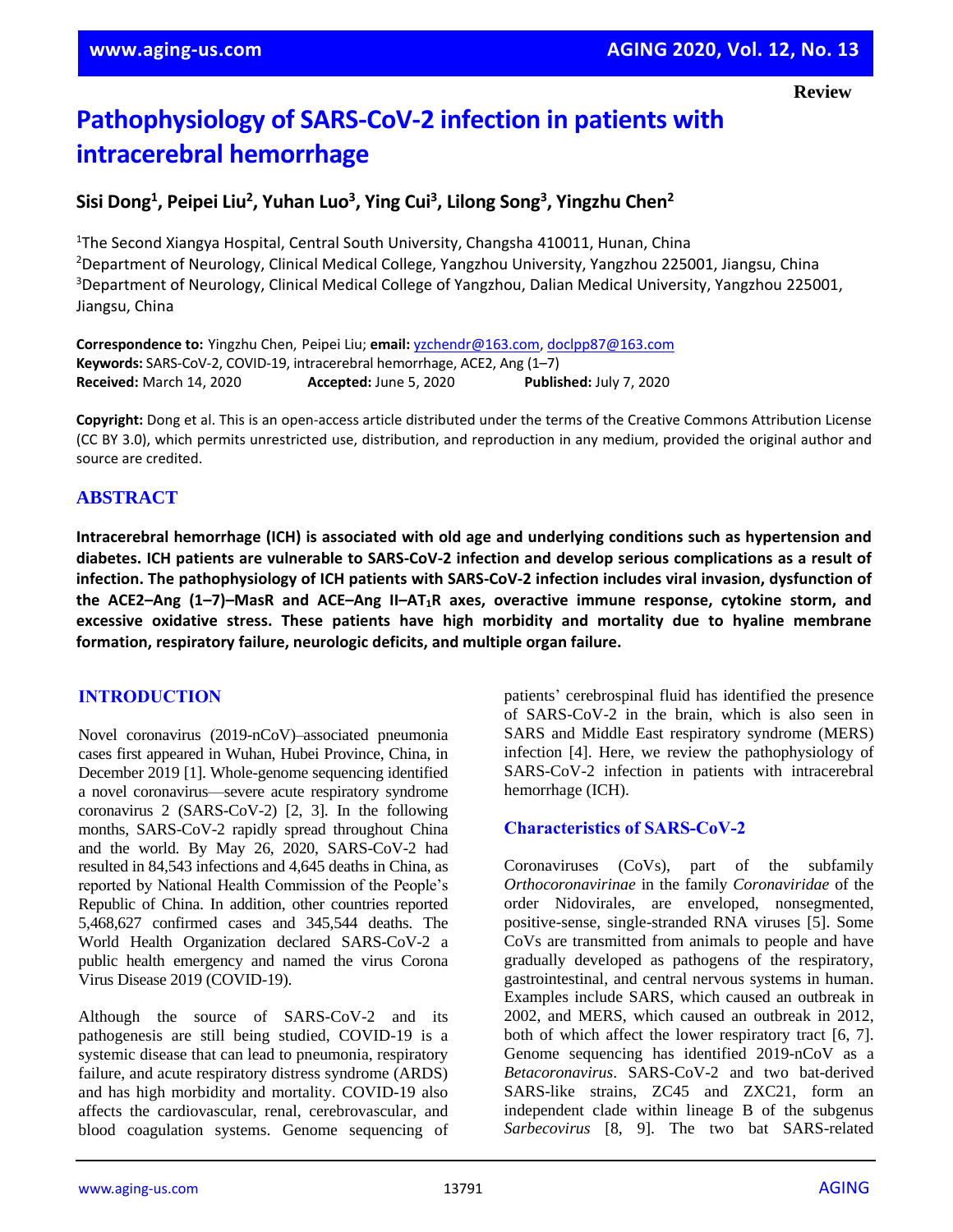coronaviruses closest to SARS-CoV-2, ZXC21 and ZC45, can infect suckling rats and cause brain tissue inflammation and pathological changes in the lung and intestine [10].

SARS-CoV-2 contains a single positive-sense RNA genome and is around 60 to 140 nm in diameter [5]. The genome sequence of SARS-CoV-2 has 89% nucleotide identity with the bat SARS-like CoV ZXC21, 86.9% with the bat SARS-like CoV ZC45, and 82% with the human SARS-CoV [10–12]. The phylogenetic trees of SARS-CoV-2's orf1a/b, spike, envelope, membrane, and nucleoprotein also cluster closely with those of the bat, civet, and human SARS coronaviruses [10, 11, 13]. However, the external subdomain of spike's receptor binding domain in SARS-CoV-2 shares only 40% amino acid identity with other SARS-related coronaviruses [8, 10].

SARS-CoV-2, like SARS-CoV, manipulates angiotensin-converting enzyme 2 (ACE2) as the viral receptor and invades type 2 alveolar epithelial cells in the lower respiratory tract [11]. ACE2 inhibitors prevent SARS coronavirus from constant viral replication in Vero E6 cells [14]. The receptor binding domain on the S1 subunit of the SARS-CoV-2 spike protein (S glycoprotein) and the transmembrane domain of ACE2 are implicated in SARS-CoV-2 infection [2, 15].

A majority of the earliest confirmed patients infected with SARS-CoV-2 were exposed to wild animals sold in the Huanan Seafood Wholesale Market. Although it is difficult to pinpoint the exact source or the intermediate host of the novel coronavirus, the first cluster of pneumonia cases suggests that person-toperson transmission via the respiratory route occurred [16]. The digestive system is also hypothesized to be a route of SARS-CoV-2 transmission.

#### **ICH patients are vulnerable to SARS-CoV-2 infection and develop serious complications as a result of infection**

The general population is susceptible to SARS-CoV-2 infection. As of February 11, 2020, the Chinese Center for Disease Control and Prevention had identified 72,314 cases of COVID-19, including 55,239 confirmed patients, 16,186 suspected infections, and 889 infections without any symptoms [17]. 87% of the patients are between 30 and 79 years old. Clinical symptoms at the beginning of COVID-19 infection include chills, fever, cough, fatigue, myalgia, dyspnea, and diarrhea. Chest computed tomography (CT) images show ground-glass opacity in both lungs and, in severe cases, progressive consolidation of multiple lobular and subsegmental tracts. However, many infected patients are asymptomatic and have normal chest CT scans. Asymptomatic patients with SARS-CoV-2 infection, as well as those with atypical neurologic manifestations such as headache, dizziness, nausea, and vomiting, contribute to misdiagnosis and delayed treatment. According to the Chinese Center for Disease Control and Prevention, 81% of the 72,341 patients diagnosed with COVID-19 had mild disease, and the mortality rate was approximately 2.3%. However, the fatality rate increased to 8.0% in people age 70 to 79 years old and 14.8% in those age 80 or older. Infected patients with underlying diseases also had higher fatality rates: 10.5% in patients with cardiovascular disease, 7.3% for diabetes, 6.0% for hypertension, and 5.6% for cancer. A review of the clinical features of 138 confirmed patients in Zhongnan Hospital of Wuhan University confirmed that ICU patients were obviously elder and were more likely to have underlying diseases, as well as having higher risk for poor outcome [18]. Therefore, the worst complications and outcomes occur in older patients and those with chronic diseases, such as pulmonary disease, diabetes, hypertension, heart failure, atherosclerosis, cerebrovascular disease, and cancer. Patients with severe SARS-CoV-2 infection develop pneumonia and extrapulmonary pathological changes. Complications in patients with severe infection include hypoxemia, pulmonary edema, ARDS, postviral bacterial superinfection, septic shock, metabolic acidosis, blood coagulation dysfunction, and multiple organ damage. A retrospective, single-center study of 99 cases of COVID-19 in Wuhan Jinyintan Hospital revealed that severe patients had high levels of alanine aminotransferase (ALT), aspartate aminotransferase (AST), myocardial zymogram, blood urea nitrogen and serum creatinine, all of which were implicated with multiple organ damage. Biopsy samples of tissues from patients with SARS-CoV-2 indicate impairment of alveolar epithelial cells and pneumocytes in both lungs, exudation of extracellular fluid in alveolus, infiltration of lymphocytes and macrophages, and formation of hyaline membrane, indicating ARDS, which also occurs in SARS and MERS coronavirus infection [19, 20].

ICH accounts for 20% to 30% of strokes in China and is associated with high mortality and morbidity, with most survivors experiencing neurologic and cognitive impairment. The physiological status go to the bad with age and elder persons have higher possibility to develop underlying diseases, consisting of hypertension, diabetes, and dysfunction of blood coagulation, all of which are interact with the occurrence and development of ICH [21]. Hypertension is the mainly risk factor of ICH, as well as amyloid angiopathy, hemangioma, arteriovenous malformations, coagulopathy, and cerebroma [22]. Therefore, ICH is associated with old age and underlying conditions such as hypertension and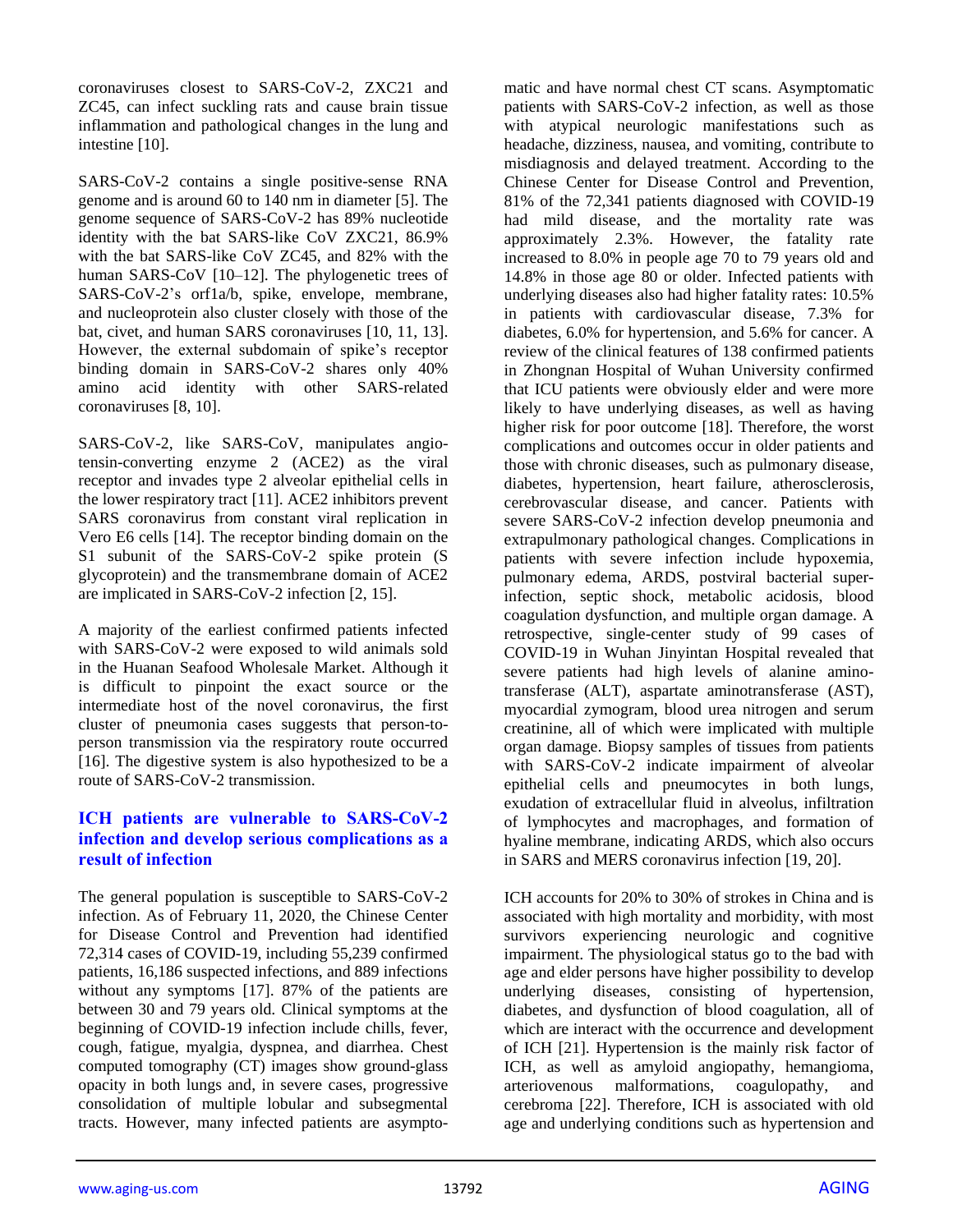diabetes. ICH patients, susceptible to SARS-CoV-2 infection, are prone to develop serious complications and need ICU admission.

ICH exerts mass effect and causes primary physical damage that is dependent on the location, volume, and expansion of the hematoma. Secondary injury is caused by brain edema, the inflammatory cascade, and hematoma decomposition products. After the interaction between SARS-CoV-2 and the ACE2 receptor, some infected patients rapidly develop elevated blood pressure, which brings about severe cerebral changes, including activated microglia, accumulated ferritin, damaged neurons, and impaired neurologic function [23]. One report describing 41 cases of COVID-19 indicated that prolonged prothrombin time, elevated D-dimer, and severe platelet reduction occur in ICU patients with SARS-CoV-2 infection [24]. Then ICH patients may develop blood coagulation dysfunction as a result of infection. The high levels of thrombin is a trigger of early perihematomal brain edema; thrombin affects a variety of cells, including microglia, neurons, and brain endothelial cells, and destroys the blood–brain barrier (BBB) [25]. Low platelet activity is a marker of severe ICH, and platelet transfusion in the acute phase can limit hemorrhage volume and attenuate poor outcomes [26]. The BBB inhibits cerebrum invasion, regulates substantial exchange, and maintains homeostasis in the center nervous system. The viral invasion and breakdown of the BBB results in immunocyte recruitment in the central nervous system. Overactivation of the immune response and proinflammatory factors can lead to cellular apoptosis and necrosis, endothelial impairment, brain edema, and neuronal loss. In detail, the pathophysiology of ICH patients with SARS-CoV-2 infection includes viral invasion, dysfunction of the ACE2–Ang (1–7)–MasR and ACE–Ang II–AT<sub>1</sub>R axes, overactive immune response, cytokine storm, and excessive oxidative stress.

## **SARS-CoV-2 brain invasion and ACE2**

The renin-angiotensin system (RAS) consists of the protease renin, angiotensinogen, angiotensin-converting enzyme (ACE), and angiotensin II. The local brain RAS includes angiotensinogen, peptidases, angiotensins, and specific receptor proteins that play specific roles in development of cerebrovascular disease [27, 28]. ACE2, a homologous enzyme of ACE, is secreted by endothelia and smooth muscle cells. A study pointed that SARS-CoV-2 can manipulate all but mouse ACE2 as the entry receptor in the ACE2-expressing cells, which might permit the viral invasion and replication in multiple organs. ACE2 is found in arterial and venous endothelial cells and arterial smooth muscle cells in most organs, including oral and nasal mucosa, nasopharynx, lung, stomach, small intestine, colon, skin,

lymph nodes, thymus, bone marrow, spleen, liver, kidney, and brain [14, 29].

Pathologists obtained human brain tissue from autopsies and research on the staining for ACE2; endothelial and smooth muscle cells of cerebrum were stained [14]. The barrier between plasma and brain cells is formed by brain capillary walls and glial cells and the barrier between plasma and cerebrospinal fluid is formed by choroid plexus. The expression of ACE2 in endothelial and smooth muscle cells allow viral invasion and replication in the blood-brain barrier. The BBB breakdown includes swelling of endothelial cells, necrosis, apoptosis, inflammatory injury and systemic vasculitis. Genome sequencing of patients' cerebrospinal fluid confirmed SARS-CoV-2 infection in the brain [17]. The infected patients with atypical neurologic manifestations such as headache, dizziness, nausea, and vomiting are important signs for SARS-CoV-2 brain invasion. In addition, autopsies from patients with SARS infection have detected SARS-CoV particles and genomic sequence in cerebral neurons, as well as in T lymphocytes and monocytes in the circulating blood of multiple organs [30]. After intranasal inoculation of MERS-CoV in transgenic mice, study of brain tissues indicated viral invasion. Mice infected with the JHM and A59 strains of murine hepatitis virus (MHV) manifest an acute encephalomyelitis and gradually develop demyelinating disease as a result of persistent viral stimulation. In addition to pulmonary disease, coronaviruses also cause pathological changes in the cerebrum due to their neuroinvasive and neurotropic properties [31].

## **SARS-CoV-2 and the dysfunction of the ACE2– Ang (1–7)–MasR and ACE–Ang II–AT1R axes**

Angiotensin 1-7, which is transferred by endopeptidases, ACE2, and ACE from angiotensin I, binds to the Mas receptor and is an effective and protective vasodilator [32]. Mas receptors are distributed throughout the brain, including the medulla and forebrain, which are associated with cardiovascular regulation, and the hippocampus, amygdala, anterodorsal thalamic nucleus, cortex, and hypoglossal nucleus [33]. In contrast to the effects of Ang II in the brain, Ang- $(1-7)$  regulates the cardiovascular reflex and mediates blood pressure by releasing nitric oxide (NO) and activating the PI3K-Akt-PKB pathway [34]. The interaction between Ang-(1-7) and the Mas receptor decreases reactive oxygen species (ROS) production by cleaving Ang II or inhibiting  $AT_1$  receptors [35]. Ang-(1-7) and the G-protein-coupled receptor Mas, which initiate the release of cytokines and activate and recruit leukomonocytes, reduce inflammation by the restraining Des-Arg9 bradykinin (DABK)-mediated pathway [36, 37]. The ACE2–Ang-(1-7)–Mas axis is a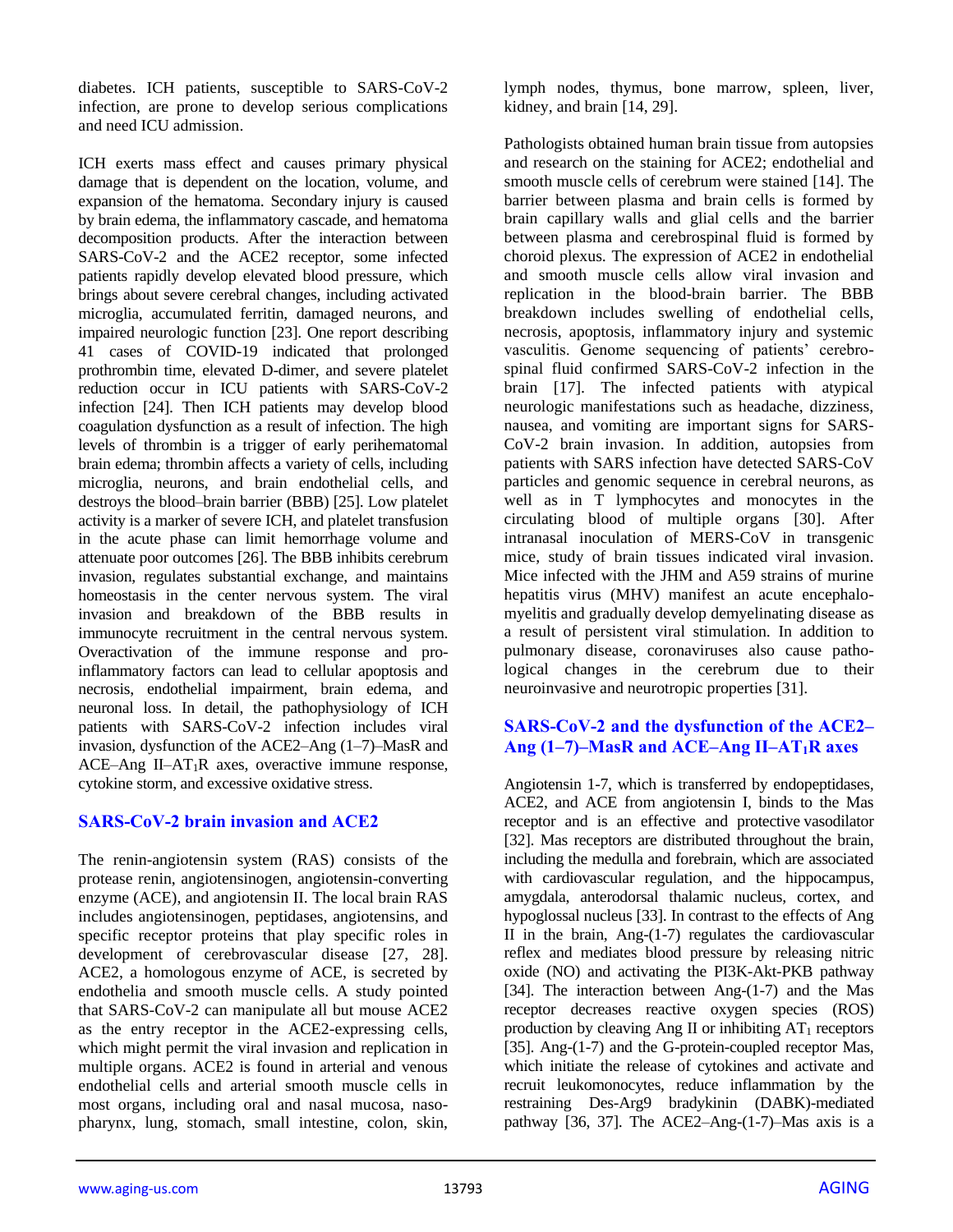protective regulator in the center nervous system; it regulates blood pressure and inhibits inflammatory injury, oxidative stress, fibrosis, and cellular apoptosis [38, 39]. Injection of Ang- $(1-7)$  in the ventricle of rats reduces ICH-induced injury, resulting in limited hematoma expansion, decreased microglia, and neuronal recovery [40]. In addition, administration of Ang-(1-7) in mice with aneurysmal rupture inhibits the production of TNF-α and IL-1β and attenuates pathological damage [41]. The ACE2–Ang  $(1–7)$ –MasR axis and ACE–Ang II–AT<sub>1</sub>R axis counterbalance each other to maintain cerebral homeostasis [42]. Thus, pathological disruption of ACE2 and Ang II can result in neurologic damage [43].

Infection and endocytosis of SARS-CoV-2 particles downregulate active ACE2 and Ang-(1-7) and increase Ang II. The subsequent inhibition of the ACE2–Ang (1– 7)–MasR axis and overactivation of the ACE–Ang II–  $AT_1R$  axis underlie the progressive pathological deterioration in the cerebrum seen in patients with SARS-CoV-2. Disruption of the ACE–Ang II–AT<sub>1</sub>R axis contributes to rapidly elevated blood pressure [44]. Stimulation and production of Ang II in local brain, which binds to  $AT_1$  receptors, activates the inflammatory NF- $\kappa$ B pathway and superoxide production by activating nicotinamide adenine dinucleotide phosphate (NADPH) oxidase [45]. Increased ROS production damages brain tissue, which is full of polyunsaturated fatty acid. In addition, overactivation of ACE–Ang II–AT<sub>1</sub>R is partly responsible for brain inflammation and cellular apoptosis and necrosis, leading to endothelial impairment, brain edema, and neuronal injury. Administration of brainc Ang II receptor inhibitor attenuated acute inflammatory responses in an animal model with bacterial infection [46]. The brain inflammation with positive feedback seen in ICH patients with SARS-CoV-2 infection, which is postulated to be a result of dysfunction of the ACE2–Ang  $(1-7)$ –MasR and ACE–Ang II–AT<sub>1</sub>R axes, results in excessive oxidative stress and elevated cytokines, chemokines, and toxic substances, which lead to neuronal injury, cell death, brain edema, and neurologic deficits. Hematoma expansion and brain edema contribute to physical pressure on neighboring structures, such as arterial vessels, the aqueduct of Sylvius, and the brainstem, leading to cerebral ischemia, obstructive hydrocephalus, cardiorespiratory dysfunction, intracranial hypertension, and even cerebral hernia.

#### **SARS-CoV-2, immune evasion and overactivated immune responses**

Among hospitalized patients with SARS-CoV-2 infection, general laboratory abnormalities include leukopenia and lymphopenia. These abnormalities indicate that both the viral burden and the reaction of immune system play a critical role in SARS-CoV-2 invasion and replication. The immune system can inhibit coronavirus, clean up apoptotic cells, and promote tissue recovery in the cerebrum. Chemotactic factors help leukocytes migrate to the correct position to fight infection, and abnormal secretion can aggravate the cerebral immunopathology. Conversely, weak immune systems and insufficient immune responses are associated with viral survivors and rapid coronavirus invasion. Therefore, the relationship between SARS-CoV-2 infection and the immune response needs to be investigated, with potential measures provided to interfere with viral dissemination, clear the virus, and reduce tissue impairment.

After the internalization of coronavirus particles, host cells recognize the coronavirus and initiate an innate and adaptive immune response against the viral infection; the complement system is also activated. Interaction between cell-surface pattern recognition receptors (PRRs) and pathogen-associated molecular patterns (PAMPs), activation of proinflammatory signaling proteins and pathways, production and release of several inflammatory factors, and migration of immunocytes occur in the immune and inflammatory settings [36]. In addition, complementary autocrine and paracrine signaling ensures that the infected cells and surrounding uninfected cells express a series of interferon-stimulated genes (ISGs), which establish an antiviral microenvironment [47]. The PRRs in host cells that detect pathogens contain toll-like receptor (TLR), RIG-I-like receptors (RLRs), NOD-like receptors (NLRs), C-type lectin-like receptor (CLR), cytoplasmic DNA receptor (CDR), type I interferons (IFNs), and dendritic cells (DCs) and restrict viral pervasion with the help of macrophages, natural killer cells, T/B cells, and immune molecules [48]. The main function of macrophages is to phagocytose and digest cell debris and pathogens and activate lymphocytes or other immune cells in response to pathogens. Macrophages and DCs infected with feline infectious peritonitis virus (FIPV) inhibited the protective Th1 cell response by promoting the signaling pathway of IL-10 expression [49]. Natural killer cells are active in the response to numerous infectious diseases and regulate immune response by activating a series of cytokines including IL-12, IL-1β, IL-18, IL-23, and IFN-β, sometimes resulting in hypersensitivity reactions and autoimmune diseases [50]. B cell,  $CD4^+$  T cells, and  $CD8^+$  T cells, with migration and secretion features, exert important protective functions during adaptive immune responses in organisms. CD4<sup>+</sup> helper T cells fight pathogens by activating T-cell-dependent B cells and supporting humoral and cellular immunity. Cytotoxic CD8<sup>+</sup> T cells kill infected cells using a specific antigen response that corresponds with tissue damage [51]. Due to the antigenic stimulation and activation of antigen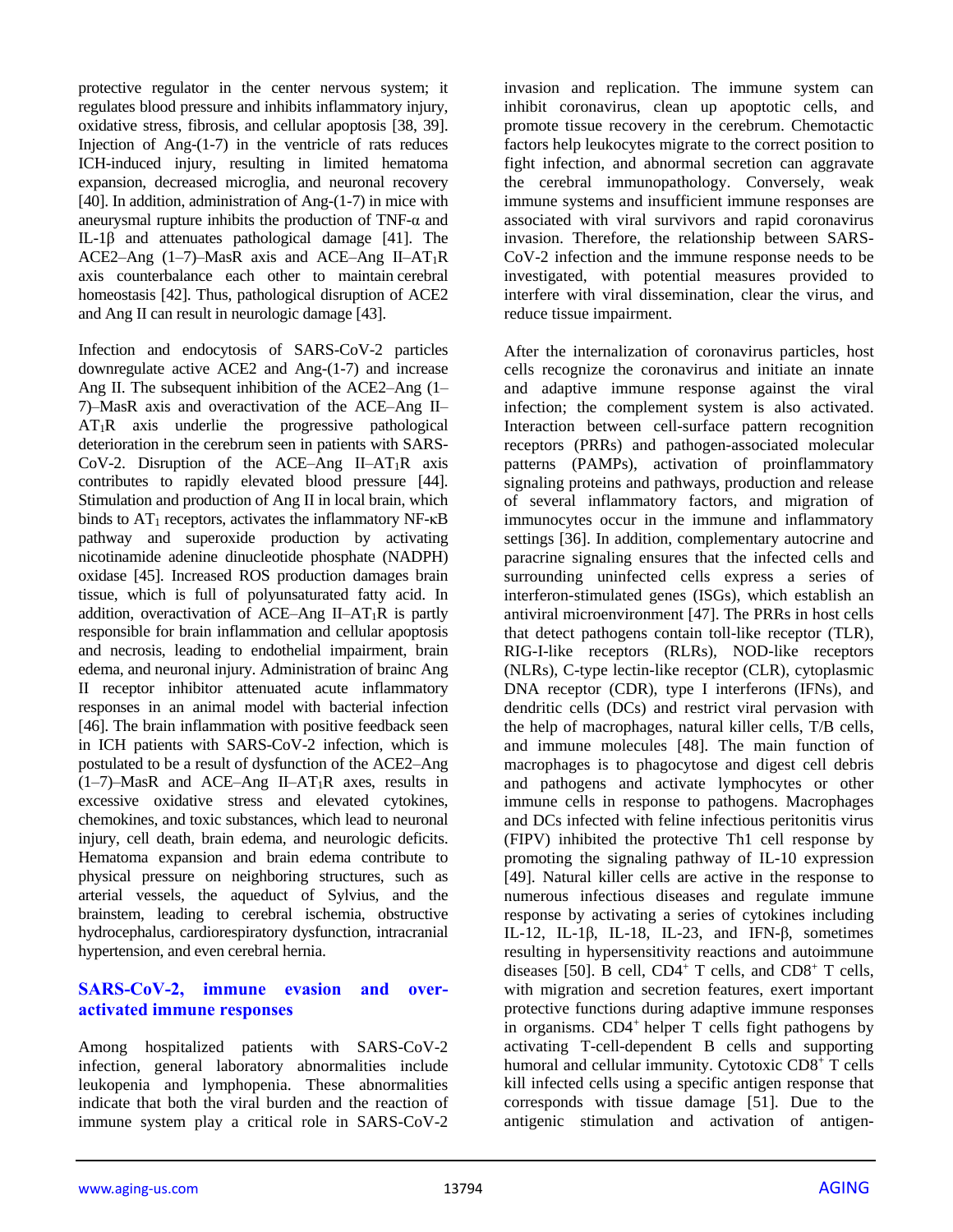presenting cells and Th cells, activated B cells differentiate into plasma cells and secrete pathogenspecific antibodies to inhibit the effects of pathogens.

Although SARS-CoV-2 is sensitive to cell-surface PRRs, immune evasion is achieved by defending intermediate products of viral replication from immune recognition, resulting in spread of SARS-CoV-2 and restricted immune responses, which are associated with lymphopenia [47, 52]. However, although immune evasion of SARS-CoV-2 temporarily restricts the innate immune response, subsequent overactivation or eruptive initiation of the immune system can occur, leading to multiple organ damage [53]. A hyperactivated immune response contributes to immunopathogenesis, tissue damage, and severe complications. The presence of lymphopenia in 2019-nCoV infection indicates that SARS-CoV-2 affects lymphocytes. Although the CD4<sup>+</sup> and CD8<sup>+</sup> T cell levels in peripheral blood are largely decreased, the function of lymphocytes is overactivated. Flow cytometric analysis has indicated high levels of proinflammatory CCR4<sup>+</sup>CCR6<sup>+</sup> Th17 in CD4<sup>+</sup> T cells and cytotoxic granules in  $CD8<sup>+</sup>$  T cells, which are associated with systemic inflammatory responses and toxic reactions [54, 55]. In addition, the depressed immune response also indicates the mechanism of immune evasion in SARS-CoV infection [56]. CD3<sup>+</sup>,  $CD4^+$ , and  $CD8^+$  T lymphocytes were shown to be decreased in the acute phase of SARS-CoV infection, indicating lymphocyte deterioration and a suppressed immune system. Nine hours after the cellular infection of SARS-CoV in vitro, the incomplete viral replication of SARS-CoV led to low production of antiviral cytokines (IFN-α, IFN-β, IFN-γ, and IL-12p40), mild generation of proinflammatory cytokines (TNF-α and IL-6), and significantly elevated inflammatory chemokines (MIP-1a, IP-10, and MCP-1) [57].

Activation of the immune system in response SARS-CoV-2 and subsequent signaling cascades lead to innate and adaptive immunity and proliferation of proinflammatory cytokines, neutralizing antibodies, and recruited lymphocytes, such as neutrophils and macrophages. However, surviving virus excessively stimulates immune cells with positive feedback and causes an inflammatory factor storm. A recent report of 138 patients with SARS-CoV-2 at Zhongnan Hospital of Wuhan University indicated that adverse reactions in severe cases included neutrophilia, coagulation activation, and acute multiple organ injury and that these reactions were associated with higher concentrations of white blood cells and neutrophils, Ddimer, creatine, aspartate aminotransferase, and highsensitivity troponin I [18]. Another report from Wuhan demonstrated that, compared with healthy people, 44 patients with SARS-CoV-2 had higher immune

cytokine counts, including IL-1b, IL-6, IL-12, IFN-γ, IP10, and MCP-1, resulting in systematic toxic organ changes and severe tissue damage [24]. Moreover, patients admitted to the ICU presented with higher levels of GCSF, IP10, MCP-1, MIP1A, and TNF-α [58].

It is believed that the immune response that aims to kill SARS-CoV-2 also disrupts tissue homeostasis and induces immunopathological changes, which is similar to MERS-CoV and SARS-CoV infection [49]. In an analysis of 128 serum samples of SARS patients, T cell responses, especially CD8<sup>+</sup> T cell responses, and antibody production were found to be major components of the immune response to SARS-CoV infection. The serological manifestation of memory phenotype (CD27+/CD45RO+) CD4+ T cells producing IFN-γ, TNF-α, and IL-2 and CD8<sup>+</sup> T cells producing IFN-γ, TNF-α, and CD107a was correlated with severe disease. High concentrations of plasma IFN-γ, IL-1β, IL-6, IL-8, IL-12, IP-10, MCP-1, CXCL8, CXCL10, and CCL2 granules are a result of hyperactivated inflammatory signaling cascades and cytokine storm and are associated with the immunopathological changes and severity of SARS-CoV infection [59]. In SARS-CoV infection, neutrophils and chemokines such as IL-8 infiltrate the respiratory tract and generate myeloperoxidase and elastase, which causes deterioration of pulmonary tissue and function and leads to ARDS, respiratory failure, and admission to the ICU. A research investigated 27 serum samples of MERS-CoV from patients from South Korea in 2015 [60]. They found that the  $CD8<sup>+</sup>$  T cell response and proinflammatory factors are associated with severe disease, whereas  $CD4^+$  T cell response is associated with less severe disease.  $CD8<sup>+</sup>$  T cells act on viral S protein in the early phase of MERS-CoV infection, whereas  $CD4^+$  T cells interact with E/M/N proteins in the later phase. The invasion of MERS-CoV in host cells triggers the Th1 and Th17 proinflammatory response and stimulates monocytes and lymphocytes, resulting in high levels of IFN- $γ$ , TNF- $α$ , IL-15, and IL-17 and promoting activation of the MAPK, STAT3, and NF-κB signaling pathways. The downstream signaling protein and secreted inflammatory factors fight against the virus, even leading to tissue damage, via the production of IL-6, IL-1β, TGF-β, TNF-α, IL-8, and MCP-1. In addition, an elevated IL-10 level correlates with activated JAK-STAT pathway and indicates an anti-inflammatory effect [61].

Therefore, decreased lymphocytes and the induction of cytokine storm are potent indicators of severe COVID-19 infection. In a study of 228 patients with SARS, patients with severe disease had high levels of IL-6 and reduced concentrations of IL-8 and TGF-β in the acute phase, which correlated with disease severity [62]. The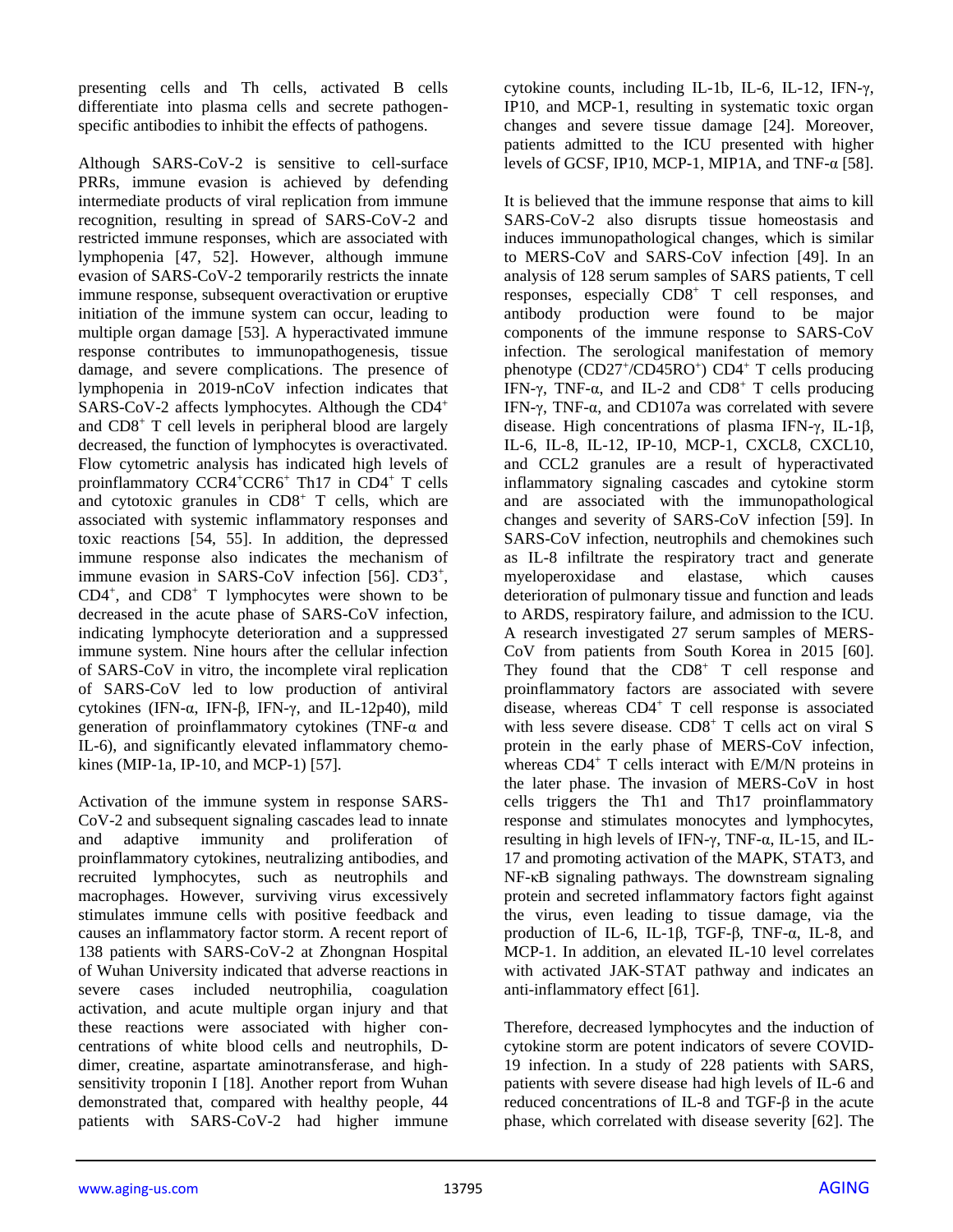cytokine profiles caused by excessive immune response lead to ARDS and multiple organ failure, contributing to the mortality of patients with COVID-19 [63]. Plasma exchange can clear inflammatory factors, block cytokine storms, and reduce the damage caused by the inflammatory response.

#### **SARS-CoV-2 and cytokine storms in ICH patients**

After mechanical injury by ICH, activated microglia migrate to the position of damage. Although M1 microglia help clear necrotic substances, they also generate inflammatory cytokines and contribute to BBB breakdown and brain edema. Triggered inflammatory cascades, including production of IL-1β, TNF-α, ROS, chemokines, and prostaglandins, damage the BBB [64]. Due to increased BBB permeability, mobilized neutrophils in the perihematomal region generate ROS and release a series of granules, such as collagenase, myeloperoxidase, and elastase. Neutrophils can stimulate nearby microglia, regulate immune response, and exaggerate adverse effects on brain tissue via production of IL-8, IL-6, TNF- $\alpha$ , and IL-1 $\beta$ , resulting in neuronal loss and brain edema. Persistently high neutrophil levels in peripheral blood predict poor prognosis in ICH patients. In addition, neutrophils are important mediators in the recruitment of monocytes [65]. The reactive astrocytes gather around the hematoma and induce MMP-9 [66]. Elevated MMP-9 activity is associated with perihematomal edema, BBB disruption, and neural loss  $[67]$ . CD8<sup>+</sup> cytotoxic T cells and CD4<sup>+</sup> Th cells increase in the perihematomal region and contribute to neuronal apoptosis and endothelial injury. Due to physical damage and BBB impairment, inflammatory cells infiltrate the hematoma, stimulate the production of cytokines and chemotactic factor with active feedback, and initiate cellular apoptosis via NFκB inflammatory signaling pathways and downstream molecules [68]. Intercellular adhesion molecule-1, IL-1β, TNF-α, chemokines, MMP-9, inducible nitric oxide synthase, free radicals,  $COX-2$ , and  $PLA<sub>2</sub>$  participate in NF-κB activation. Inflammatory cells contain recruited neutrophils and monocytes and resident microglia and astrocytes. Active cytokines can stimulate the complement system to form the membrane attack complex and generate C3a and C5a, resulting in direct tissue injury and augmented immune response. Infiltration of blood substances affects microcirculation, contributing to hypoxia and producing ROS. Hemoglobin and iron are cytotoxic and cause oxidative and proinflammatory changes that further brain injury, probably in conjunction with oxygen free radicals [69]. Oxidative stress, excitotoxicity, and cellular necrosis and apoptosis result in neuronal injury, brain edema, and cell death [70].

However, there is limited information about the innate immune responses in the center nervous system after SARS-CoV-2 brain invasion in ICH patients. In a lab study, the serum samples of SARS-CoV-2 patients were IgM positive in the early stage of infection and subsequently became IgG positive, indicating a humoral response [11]. Because SARS-CoV-2 invades the brain via ACE2 receptor in ICH patients, viral pathogenicity and replication destroy the blood–brain barrier and induce dynamic immune responses. SARS-CoV-2 infection may disturb the activation and inhibition of related signaling cascades, leading to stimulation of the innate immune system, recruitment of lymphocytes, secretion of toxic substances, and cytokine storm with positive feedback circulation.

Neurologic biopsies of patients with SARS-CoV-2 infection demonstrate congestion, brain edema, and partial neuronal degeneration, similar to the effects seen with SARS and MERS infection. ACE2 receptors are distributed throughout the synaptic membrane of the brain, and center nervous system autopsies of SARS patients demonstrated infiltration of monocytes and lymphocytes in blood vessels, hydrocephalus, demyelination of the nerve myelin sheath, and neuronal degeneration, which is associated with aggravation of the pathological changes seen in ICH patients [19]. After SARS-CoV infection in K18-hACE2 mice, viral particles and antigens were found in the neurons of the brain. Upregulation of cytokines and chemokines contributes to BBB impairment, gliocyte hyperplasia, neuronal damage, and brain edema as a result of cellular oxidative damage, necrosis, and apoptosis [71]. Some patients with severe MERS-CoV infection manifested neurological symptoms, including epilepsy, dystaxia, paralysis, and conscious disturbance. Magnetic resonance imaging performed in hospitalized patients with MERS indicated acute alterations in the white matter and the subcortical areas of the frontal, temporal, and parietal lobes [72]. In MERS, excessive production of proinflammatory cytokines and chemokines leads to rapid increases of RIG-I, MDA5, PKR, MYD88, TNF-α, IL-1β, CCL2, CCL5, and CXCL10 in the brain [73]. MHV affects oligodendrocytes and impairs the myelin sheath via immunologic injury. Although MHV-JHM infection in brain tissue initiates an immune response and activates inflammatory signaling cascades to clear the virus, MMP secretion, immunocyte migration, and increased chemokines and cytokines are associated with BBB breakdown and demyelination [49]. Impairment of brain microvascular endothelial cells (BMECs) in vitro by MHV3 infection is a result of downregulation of zona occludens protein 1 (ZO-1), VE-cadherin, and occludin, which leads to elevated BBB permeability [74]. In addition, stimulation and recruitment of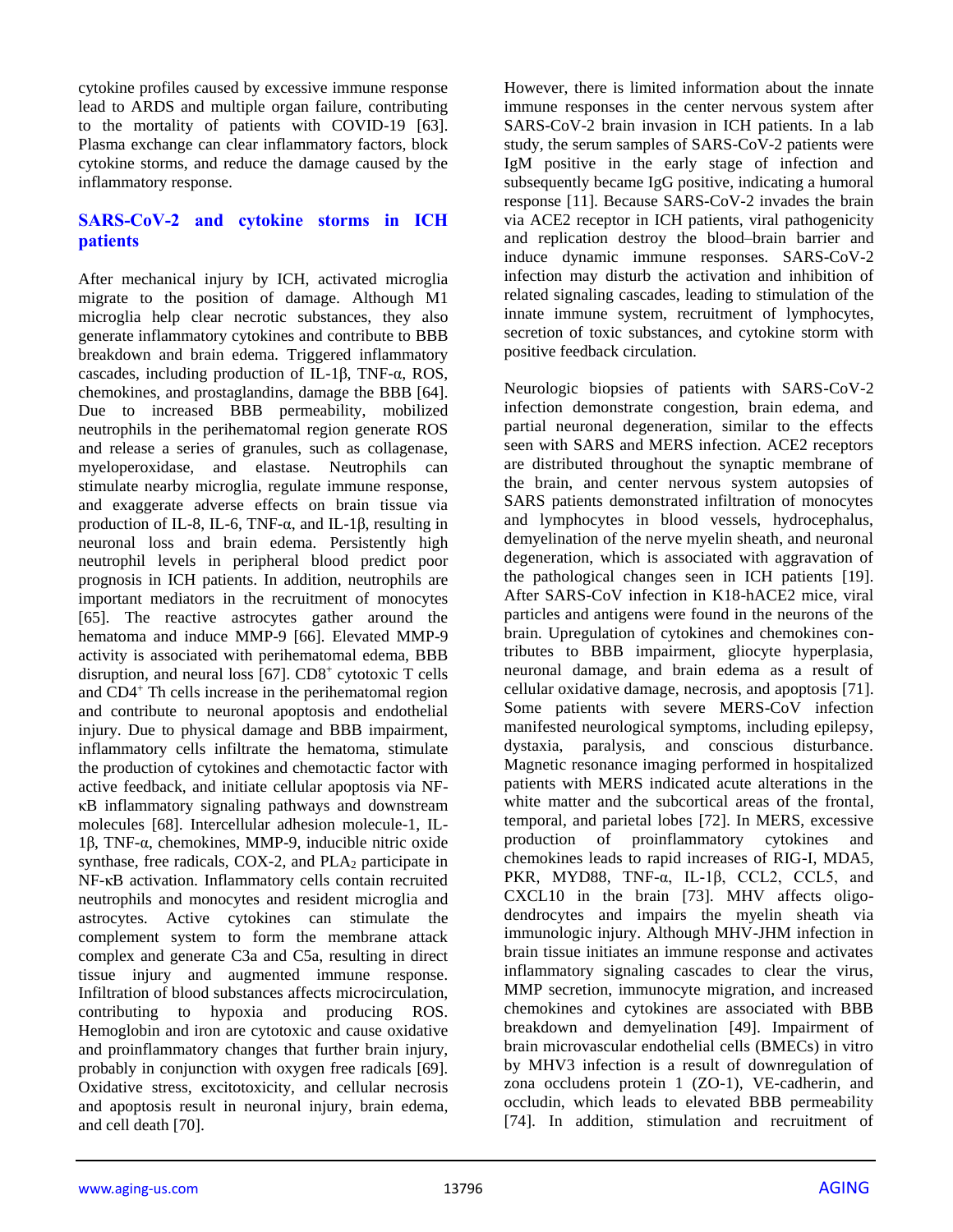macrophages and/or microglia in the white matter contributes to demyelination in MHV-JHM-infected mice. Although immune responses help clear pathogens, excessively inflammatory signaling cascades, influx of cytokines and chemokines, a large volume of recruited immune cells, and toxic substances in the center nervous system indicate a poor prognosis.

Whereas SARS-CoV-2 invasion and replication in brain cause direct damage, indirect deterioration is associated with the immune response. Immune mediator dysfunction and autoimmune reactions prolong the immune response and exacerbate tissue damage. Neutrophils, natural killer cells, macrophages, and lymphocytes proliferate and produce IL-1α, IL-1β, IL-6, IL-12, TNF-α, IFN-γ, and CXCR2. Migrated neutrophils swallow viral particles; generate a series of antibacterial peptides, proteases, and ROS to kill the virus; and introduce tissue damage. ROS, superoxide anion, and NADPH oxidase cause excessive oxidative stress. Elevated neutrophil-to-lymphocyte ratio (NLR) has been shown to be a marker of severe SARS-CoV-2 infection in the early phase.

An overactivated immune system affects both virus and host cells. As SARS-CoV-2 combines with ACE2 receptors, the immunopathological injury in center nerve system is the result of the explosive cytokine storm [75]. ACE2 is highly expressed in arterial and venous endothelial cells and arterial smooth muscle cells in brain. The impairment and contraction of vascular endothelial cells, due to the out of control inflammatory response, lead to increased permeability of the capillary wall and diffusion of substances from vessels into the interstitial space. Brain tissues with ACE2 receptors are attacked the extreme immune response, eventually leading to neurologic deficits and bad outcomes.

#### **CONCLUSIONS**

Patients with COVID-19 who present with neurologic symptoms need early diagnosis, isolation, and treatment. When new neurologic symptoms occur in hospitalized patients, such as ataxia, focal motor deficits, and conscious disturbance, cerebrospinal fluid examination and SARS-CoV-2 nucleic acid and gene sequencing should be performed. ICH patients with SARS-CoV-2 infection are prone to develop neurological complications and have poor outcomes. Because there is no specific treatment for the virus, airborne precautions and isolation of identified and suspected infected patients is crucial.

## **CONFLICTS OF INTEREST**

The authors declare they have no conflicts of interest.

#### **FUNDING**

This work was supported by the "333 Project" science program of Jiangsu Province (No. BRA2015187), the fifteenth "Six Talent Peaks" project of Jiangsu Province (No. WSW-246) and the "Thirteenth Five-Year" Special Fund for Science, Education and Health of Yangzhou (NO. LJRC20187).

## **REFERENCES**

- 1. Jin YH, Cai L, Cheng ZS, Cheng H, Deng T, Fan YP, Fang C, Huang D, Huang LQ, Huang Q, Han Y, Hu B, Hu F, et al, for the Zhongnan Hospital of Wuhan University Novel Coronavirus Management and Research Team, Evidence-Based Medicine Chapter of China International Exchange and Promotive Association for Medical and Health Care (CPAM). A rapid advice guideline for the diagnosis and treatment of 2019 novel coronavirus (2019-nCoV) infected pneumonia (standard version). Mil Med Res. 2020; 7:4. <https://doi.org/10.1186/s40779-020-0233-6> PMI[D:32029004](https://pubmed.ncbi.nlm.nih.gov/32029004)
- 2. Habibzadeh P, Stoneman EK. The novel coronavirus: a bird's eye view. Int J Occup Environ Med. 2020; 11:65–71. <https://doi.org/10.15171/ijoem.2020.1921> PMI[D:32020915](https://pubmed.ncbi.nlm.nih.gov/32020915)
- 3. Gorbalenya AE, Baker SC, Baric RS, de Groot RJ, Drosten C, Gulyaeva AA, Haagmans BL, Lauber C, Leontovich AM, Neuman BW, Penzar D, Perlman S, Poon LLM, et al. 2020.
- 4. https://www.thepaper.cn/newsDetail forward [6319695.](https://www.thepaper.cn/newsDetail_forward_6319695)
- 5. Chen Y, Liu Q, Guo D. Emerging coronaviruses: genome structure, replication, and pathogenesis. J Med Virol. 2020; 92:418–23. <https://doi.org/10.1002/jmv.25681> PMID[:31967327](https://pubmed.ncbi.nlm.nih.gov/31967327)
- 6. Bleibtreu A, Bertine M, Bertin C, Houhou-Fidouh N, Visseaux B. Focus on middle east respiratory syndrome coronavirus (MERS-CoV). Med Mal Infect. 2020; 50:243–51. <https://doi.org/10.1016/j.medmal.2019.10.004> PMI[D:31727466](https://pubmed.ncbi.nlm.nih.gov/31727466)
- 7. Hui DS, Zumla A. Severe acute respiratory syndrome: historical, epidemiologic, and clinical features. Infect Dis Clin North Am. 2019; 33:869–89. <https://doi.org/10.1016/j.idc.2019.07.001> PMI[D:31668196](https://pubmed.ncbi.nlm.nih.gov/31668196)
- 8. Zhu N, Zhang D, Wang W, Li X, Yang B, Song J, Zhao X, Huang B, Shi W, Lu R, Niu P, Zhan F, Ma X, et al. China Novel Coronavirus Investigating and Research Team. A Novel Coronavirus from Patients with Pneumonia in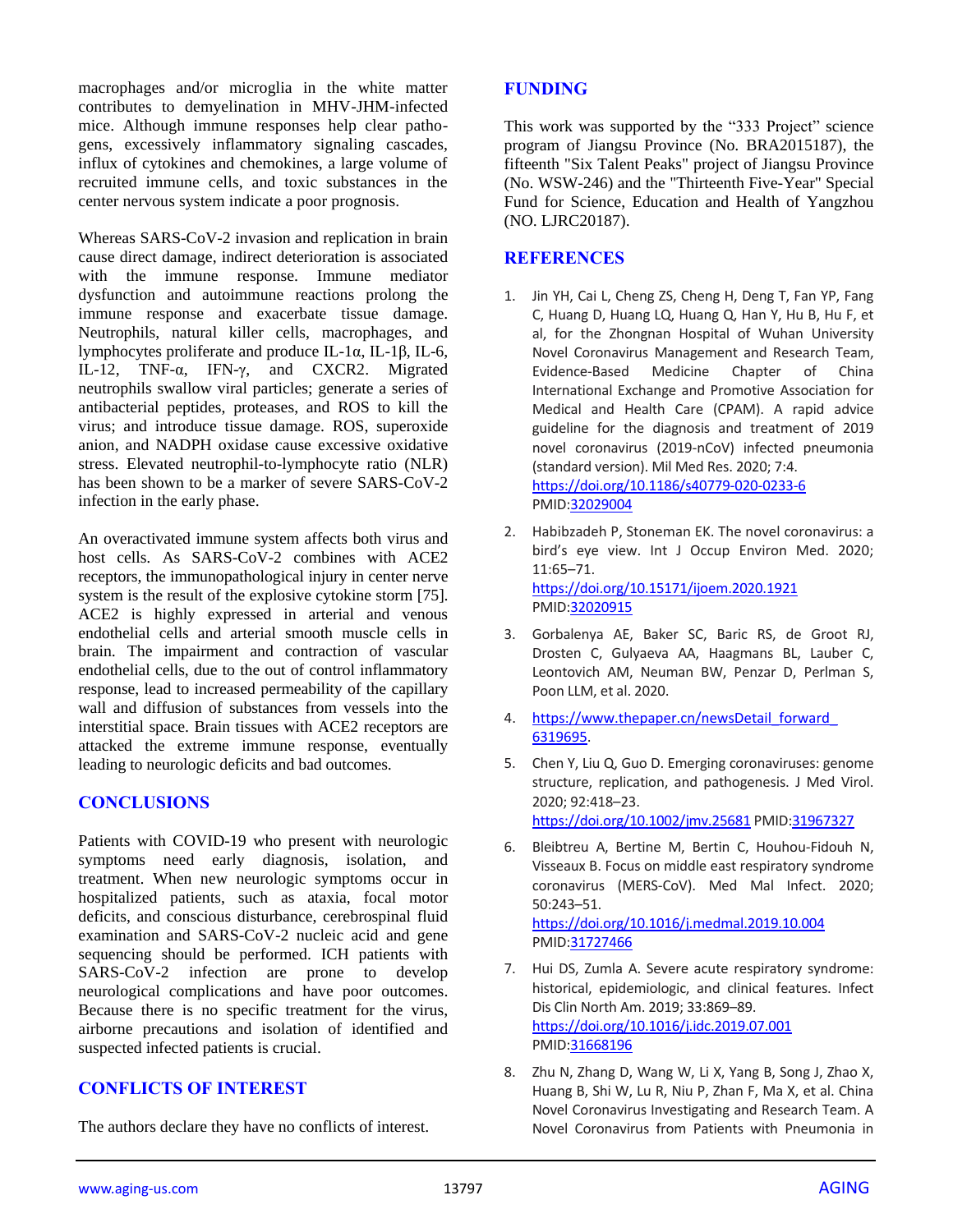China, 2019. N Engl J Med. 2020; 382:727–733. <https://doi.org/10.1056/NEJMoa2001017> PMID[:31978945](https://pubmed.ncbi.nlm.nih.gov/31978945)

- 9. Tian X, Li C, Huang A, Xia S, Lu S, Shi Z, Lu L, Jiang S, Yang Z, Wu Y, Ying T. Potent binding of 2019 novel coronavirus spike protein by a SARS coronavirusspecific human monoclonal antibody. Emerg Microbes Infect. 2020; 9:382–385. <https://doi.org/10.1080/22221751.2020.1729069> PMID[:32065055](https://pubmed.ncbi.nlm.nih.gov/32065055)
- 10. Chan JF, Kok KH, Zhu Z, Chu H, To KK, Yuan S, Yuen KY. Genomic characterization of the 2019 novel humanpathogenic coronavirus isolated from a patient with atypical pneumonia after visiting Wuhan. Emerg Microbes Infect. 2020; 9:221–36. <https://doi.org/10.1080/22221751.2020.1719902> PMID[:31987001](https://pubmed.ncbi.nlm.nih.gov/31987001)
- 11. Zhou P, Yang XL, Wang XG, Hu B, Zhang L, Zhang W, Si HR, Zhu Y, Li B, Huang CL, Chen HD, Chen J, Luo Y, et al. A pneumonia outbreak associated with a new coronavirus of probable bat origin. Nature. 2020; 579:270–73. <https://doi.org/10.1038/s41586-020-2012-7> PMID[:32015507](https://pubmed.ncbi.nlm.nih.gov/32015507)
- 12. Xu X, Chen P, Wang J, Feng J, Zhou H, Li X, Zhong W, Hao P. Evolution of the novel coronavirus from the ongoing Wuhan outbreak and modeling of its spike protein for risk of human transmission. Sci China Life Sci. 2020; 63:457–60. <https://doi.org/10.1007/s11427-020-1637-5> PMID[:32009228](https://pubmed.ncbi.nlm.nih.gov/32009228)
- 13. Li W, Shi Z, Yu M, Ren W, Smith C, Epstein JH, Wang H, Crameri G, Hu Z, Zhang H, Zhang J, McEachern J, Field H, et al. Bats are natural reservoirs of SARS-like coronaviruses. Science. 2005; 310:676–79. <https://doi.org/10.1126/science.1118391> PMID[:16195424](https://pubmed.ncbi.nlm.nih.gov/16195424)
- 14. Hamming I, Timens W, Bulthuis ML, Lely AT, Navis G, van Goor H. Tissue distribution of ACE2 protein, the functional receptor for SARS coronavirus. A first step in understanding SARS pathogenesis. J Pathol. 2004; 203:631–37. <https://doi.org/10.1002/path.1570> PMID[:15141377](https://pubmed.ncbi.nlm.nih.gov/15141377)
- 15. Kuhn JH, Li W, Choe H, Farzan M. Angiotensinconverting enzyme 2: a functional receptor for SARS coronavirus. Cell Mol Life Sci. 2004; 61:2738–43. <https://doi.org/10.1007/s00018-004-4242-5> PMID[:15549175](https://pubmed.ncbi.nlm.nih.gov/15549175)
- 16. Li Q, Guan X, Wu P, Wang X, Zhou L, Tong Y, Ren R, Leung KS, Lau EH, Wong JY, Xing X, Xiang N, Wu Y, et al. Early transmission dynamics in Wuhan, China, of novel

coronavirus-infected pneumonia. N Engl J Med. 2020; 382:1199–207. <https://doi.org/10.1056/NEJMoa2001316>

PMI[D:31995857](https://pubmed.ncbi.nlm.nih.gov/31995857)

- 17. Wu Z, McGoogan JM. Characteristics of and Important Lessons from the Coronavirus Disease 2019 (COVID-19) Outbreak in China. JAMA, 2020; 323:1239-42. <https://doi.org/10.1001/jama.2020.2648> PMID: [32091533](https://pubmed.ncbi.nlm.nih.gov/32091533/)
- 18. Wang D, Hu B, Hu C, Zhu F, Liu X, Zhang J, Wang B, Xiang H, Cheng Z, Xiong Y, Zhao Y, Li Y, Wang X, Peng Z. Clinical characteristics of 138 hospitalized patients with 2019 novel coronavirus-infected pneumonia in Wuhan, China. JAMA. 2020; 323:1061–69. <https://doi.org/10.1001/jama.2020.1585> PMI[D:32031570](https://pubmed.ncbi.nlm.nih.gov/32031570)
- 19. Ding Y, Wang H, Shen H, Li Z, Geng J, Han H, Cai J, Li X, Kang W, Weng D, Lu Y, Wu D, He L, et al. The clinical pathology of severe acute respiratory syndrome (SARS): a report from China. J Pathol. 2003; 200:282–9. <https://doi.org/10.1002/path.1440> PMI[D:12845623](https://pubmed.ncbi.nlm.nih.gov/12845623)
- 20. Ng DL, Al Hosani F, Keating MK, Gerber SI, Jones TL, Metcalfe MG, Tong S, Tao Y, Alami NN, Haynes LM, Mutei MA, Abdel-Wareth L, Uyeki TM, et al. Clinicopathologic, immunohistochemical, and ultrastructural findings of a fatal case of middle east respiratory syndrome coronavirus infection in the United Arab Emirates, april 2014. Am J Pathol. 2016; 186:652–58. <https://doi.org/10.1016/j.ajpath.2015.10.024>

PMI[D:26857507](https://pubmed.ncbi.nlm.nih.gov/26857507)

- 21. Camacho E, LoPresti MA, Bruce S, Lin D, Abraham M, Appelboom G, Taylor B, McDowell M, DuBois B, Sathe M, Sander Connolly E. The role of age in intracerebral hemorrhages. J Clin Neurosci. 2015; 22:1867–70. <https://doi.org/10.1016/j.jocn.2015.04.020> PMI[D:26375325](https://pubmed.ncbi.nlm.nih.gov/26375325)
- 22. Keep RF, Hua Y, Xi G. Intracerebral haemorrhage: mechanisms of injury and therapeutic targets. Lancet Neurol. 2012; 11:720–31. [https://doi.org/10.1016/S1474-4422\(12\)70104-7](https://doi.org/10.1016/S1474-4422(12)70104-7) PMI[D:22698888](https://pubmed.ncbi.nlm.nih.gov/22698888)
- 23. Wu G, Bao X, Xi G, Keep RF, Thompson BG, Hua Y. Brain injury after intracerebral hemorrhage in spontaneously hypertensive rats. J Neurosurg. 2011; 114:1805–11. <https://doi.org/10.3171/2011.1.JNS101530> PMI[D:21294617](https://pubmed.ncbi.nlm.nih.gov/21294617)
- 24. Huang C, Wang Y, Li X, Ren L, Zhao J, Hu Y, Zhang L, Fan G, Xu J, Gu X, Cheng Z, Yu T, Xia J, et al. Clinical features of patients infected with 2019 novel coronavirus in Wuhan, China. Lancet. 2020; 395:497–506.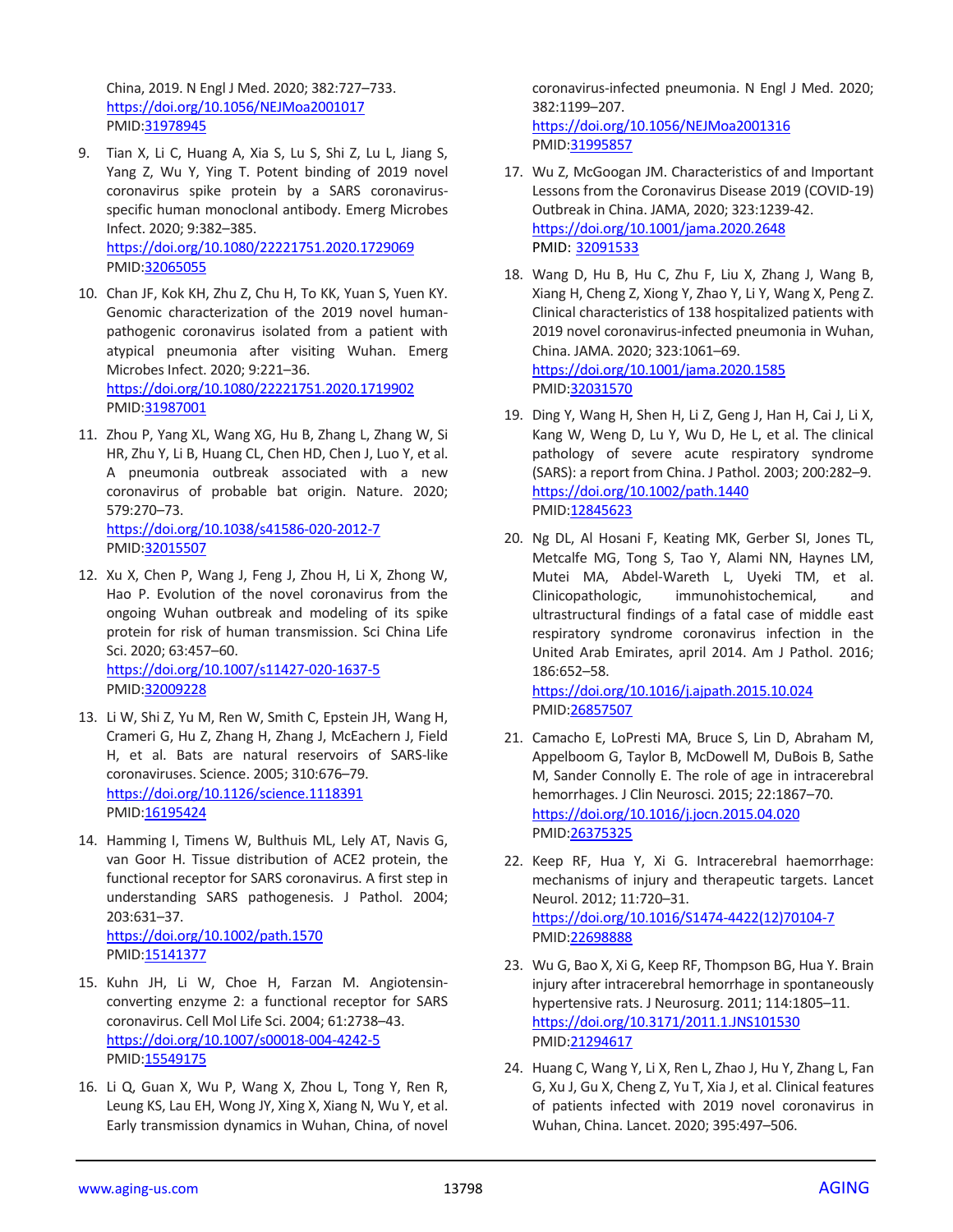[https://doi.org/10.1016/S0140-6736\(20\)30183-5](https://doi.org/10.1016/S0140-6736(20)30183-5) PMID[:31986264](https://pubmed.ncbi.nlm.nih.gov/31986264)

- 25. Hua Y, Keep RF, Hoff JT, Xi G. Brain injury after intracerebral hemorrhage: the role of thrombin and iron. Stroke. 2007; 38:759–62. <https://doi.org/10.1161/01.STR.0000247868.97078.10> PMID[:17261733](https://pubmed.ncbi.nlm.nih.gov/17261733)
- 26. Naidech AM, Liebling SM, Rosenberg NF, Lindholm PF, Bernstein RA, Batjer HH, Alberts MJ, Kwaan HC. Early platelet transfusion improves platelet activity and may improve outcomes after intracerebral hemorrhage. Neurocrit Care. 2012; 16:82–87. <https://doi.org/10.1007/s12028-011-9619-3> PMID[:21837536](https://pubmed.ncbi.nlm.nih.gov/21837536)
- 27. Wright JW, Harding JW. The brain renin-angiotensin system: a diversity of functions and implications for CNS diseases. Pflugers Arch. 2013; 465:133–51. <https://doi.org/10.1007/s00424-012-1102-2> PMID[:22535332](https://pubmed.ncbi.nlm.nih.gov/22535332)
- 28. Baltatu OC, Campos LA, Bader M. Local reninangiotensin system and the brain—a continuous quest for knowledge. Peptides. 2011; 32:1083–86. <https://doi.org/10.1016/j.peptides.2011.02.008> PMID[:21333703](https://pubmed.ncbi.nlm.nih.gov/21333703)
- 29. Li F. Receptor recognition and cross-species infections of SARS coronavirus. Antiviral Res. 2013; 100:246–54. <https://doi.org/10.1016/j.antiviral.2013.08.014> PMID[:23994189](https://pubmed.ncbi.nlm.nih.gov/23994189)
- 30. Gu J, Gong E, Zhang B, Zheng J, Gao Z, Zhong Y, Zou W, Zhan J, Wang S, Xie Z, Zhuang H, Wu B, Zhong H, et al. Multiple organ infection and the pathogenesis of SARS. J Exp Med. 2005; 202:415–24. <https://doi.org/10.1084/jem.20050828> PMID[:16043521](https://pubmed.ncbi.nlm.nih.gov/16043521)
- 31. Desforges M, Le Coupanec A, Dubeau P, Bourgouin A, Lajoie L, Dubé M, Talbot PJ. Human coronaviruses and other respiratory viruses: underestimated opportunistic pathogens of the central nervous system? Viruses. 2019; 12:14. <https://doi.org/10.3390/v12010014> PMID[:31861926](https://pubmed.ncbi.nlm.nih.gov/31861926)
- 32. Tipnis SR, Hooper NM, Hyde R, Karran E, Christie G, Turner AJ. A human homolog of angiotensinconverting enzyme. Cloning and functional expression as a captopril-insensitive carboxypeptidase. J Biol Chem. 2000; 275:33238–43. <https://doi.org/10.1074/jbc.M002615200> PMID[:10924499](https://pubmed.ncbi.nlm.nih.gov/10924499)
- 33. Regenhardt RW, Mecca AP, Desland F, Ritucci-Chinni PF, Ludin JA, Greenstein D, Banuelos C, Bizon JL, Reinhard MK, Sumners C. Centrally administered angiotensin-(1-7) increases the survival of stroke-prone

spontaneously hypertensive rats. Exp Physiol. 2014; 99:442–53. <https://doi.org/10.1113/expphysiol.2013.075242>

PMI[D:24142453](https://pubmed.ncbi.nlm.nih.gov/24142453)

- 34. Rabelo LA, Alenina N, Bader M. ACE2-angiotensin-(1- 7)-mas axis and oxidative stress in cardiovascular disease. Hypertens Res. 2011; 34:154–60. <https://doi.org/10.1038/hr.2010.235> PMID[:21124322](https://pubmed.ncbi.nlm.nih.gov/21124322)
- 35. Xia H, Suda S, Bindom S, Feng Y, Gurley SB, Seth D, Navar LG, Lazartigues E. ACE2-mediated reduction of oxidative stress in the central nervous system is associated with improvement of autonomic function. PLoS One. 2011; 6:e22682.

<https://doi.org/10.1371/journal.pone.0022682> PMI[D:21818366](https://pubmed.ncbi.nlm.nih.gov/21818366)

- 36. Mowry FE, Biancardi VC. Neuroinflammation in hypertension: the renin-angiotensin system versus proresolution pathways. Pharmacol Res. 2019; 144:279– 91. <https://doi.org/10.1016/j.phrs.2019.04.029> PMI[D:31039397](https://pubmed.ncbi.nlm.nih.gov/31039397)
- 37. Kuba K, Imai Y, Ohto-Nakanishi T, Penninger JM. Trilogy of ACE2: a peptidase in the renin-angiotensin system, a SARS receptor, and a partner for amino acid transporters. Pharmacol Ther. 2010; 128:119–28. <https://doi.org/10.1016/j.pharmthera.2010.06.003> PMI[D:20599443](https://pubmed.ncbi.nlm.nih.gov/20599443)
- 38. Rocha NP, Simoes E Silva AC, Prestes TR, Feracin V, Machado CA, Ferreira RN, Teixeira AL, de Miranda AS. RAS in the central nervous system: potential role in neuropsychiatric disorders. Curr Med Chem. 2018; 25:3333–52. <https://doi.org/10.2174/0929867325666180226102358>

PMI[D:29484978](https://pubmed.ncbi.nlm.nih.gov/29484978)

- 39. Kangussu LM, Marzano LA, Souza CF, Dantas CC, Miranda AS, Simões E Silva AC. The renin-angiotensin system and the cerebrovascular diseases: experimental and clinical evidence. Protein Pept Lett. 2020; 27:463–75. <https://doi.org/10.2174/0929866527666191218091823> PMI[D:31849284](https://pubmed.ncbi.nlm.nih.gov/31849284)
- 40. Shimada K, Furukawa H, Wada K, Wei Y, Tada Y, Kuwabara A, Shikata F, Kanematsu Y, Lawton MT, Kitazato KT, Nagahiro S, Hashimoto T. Angiotensin-(1- 7) protects against the development of aneurysmal subarachnoid hemorrhage in mice. J Cereb Blood Flow Metab. 2015; 35:1163–68.

<https://doi.org/10.1038/jcbfm.2015.30> PMI[D:25757758](https://pubmed.ncbi.nlm.nih.gov/25757758)

41. Becker LK, Etelvino GM, Walther T, Santos RA, Campagnole-Santos MJ. Immunofluorescence localization of the receptor mas in cardiovascular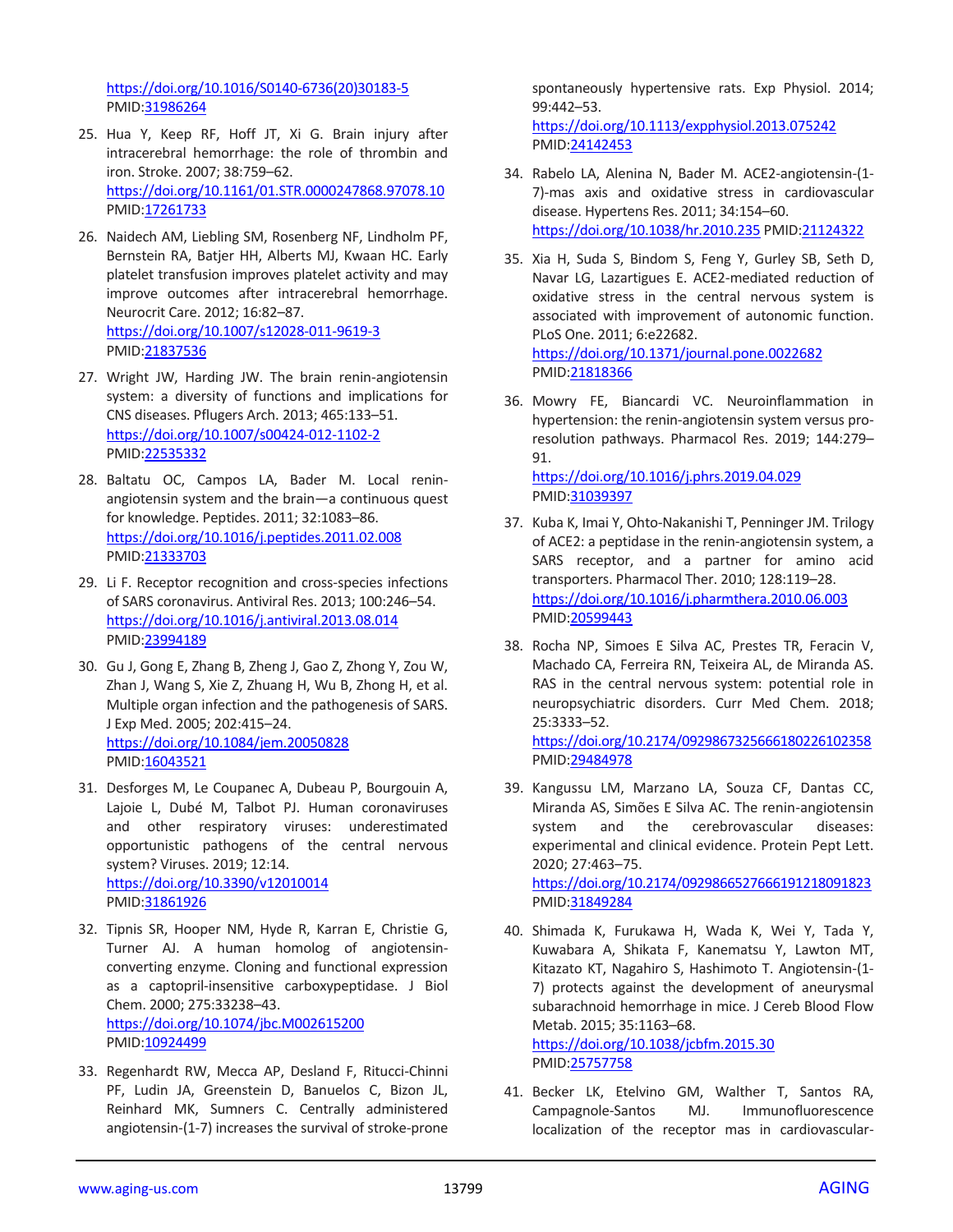related areas of the rat brain. Am J Physiol Heart Circ Physiol. 2007; 293:H1416–24. <https://doi.org/10.1152/ajpheart.00141.2007> PMID[:17496218](https://pubmed.ncbi.nlm.nih.gov/17496218)

- 42. Ye R, Liu Z. ACE2 exhibits protective effects against LPSinduced acute lung injury in mice by inhibiting the LPS-TLR4 pathway. Exp Mol Pathol. 2020; 113:104350. <https://doi.org/10.1016/j.yexmp.2019.104350> PMID[:31805278](https://pubmed.ncbi.nlm.nih.gov/31805278)
- 43. Yagil Y, Yagil C. Hypothesis: ACE2 modulates blood pressure in the mammalian organism. Hypertension. 2003; 41:871–73. <https://doi.org/10.1161/01.HYP.0000063886.71596.C8> PMID[:12654716](https://pubmed.ncbi.nlm.nih.gov/12654716)
- 44. Jiang T, Gao L, Lu J, Zhang YD. ACE2-ang-(1-7)-mas axis in brain: a potential target for prevention and treatment of ischemic stroke. Curr Neuropharmacol. 2013; 11:209–17. <https://doi.org/10.2174/1570159X11311020007> PMID[:23997755](https://pubmed.ncbi.nlm.nih.gov/23997755)
- 45. Peña Silva RA, Chu Y, Miller JD, Mitchell IJ, Penninger JM, Faraci FM, Heistad DD. Impact of ACE2 deficiency and oxidative stress on cerebrovascular function with aging. Stroke. 2012; 43:3358–63. <https://doi.org/10.1161/STROKEAHA.112.667063> PMID[:23160880](https://pubmed.ncbi.nlm.nih.gov/23160880)
- 46. Saavedra JM, Sánchez-Lemus E, Benicky J. Blockade of brain angiotensin II AT1 receptors ameliorates stress, anxiety, brain inflammation and ischemia: therapeutic implications. Psychoneuroendocrinology. 2011; 36:1–18. <https://doi.org/10.1016/j.psyneuen.2010.10.001> PMID[:21035950](https://pubmed.ncbi.nlm.nih.gov/21035950)
- 47. Kikkert M. Innate immune evasion by human respiratory RNA viruses. J Innate Immun. 2020; 12:4–20. <https://doi.org/10.1159/000503030> PMID[:31610541](https://pubmed.ncbi.nlm.nih.gov/31610541)
- 48. Li G, Fan Y, Lai Y, Han T, Li Z, Zhou P, Pan P, Wang W, Hu D, Liu X, Zhang Q, Wu J. Coronavirus infections and immune responses. J Med Virol. 2020; 92:424–432. <https://doi.org/10.1002/jmv.25685> PMID[:31981224](https://pubmed.ncbi.nlm.nih.gov/31981224)
- 49. Perlman S, Dandekar AA. Immunopathogenesis of coronavirus infections: implications for SARS. Nat Rev Immunol. 2005; 5:917–27. <https://doi.org/10.1038/nri1732> PMID[:16322745](https://pubmed.ncbi.nlm.nih.gov/16322745)
- 50. Trottein F, Paget C. Natural killer T cells and mucosalassociated invariant T cells in lung infections. Front Immunol. 2018; 9:1750. <https://doi.org/10.3389/fimmu.2018.01750> PMID[:30116242](https://pubmed.ncbi.nlm.nih.gov/30116242)
- 51. Pascal KE, Coleman CM, Mujica AO, Kamat V, Badithe A, Fairhurst J, Hunt C, Strein J, Berrebi A, Sisk JM, Matthews KL, Babb R, Chen G, et al. Pre- and postexposure efficacy of fully human antibodies against spike protein in a novel humanized mouse model of MERS-CoV infection. Proc Natl Acad Sci USA. 2015; 112:8738–43. <https://doi.org/10.1073/pnas.1510830112> PMI[D:26124093](https://pubmed.ncbi.nlm.nih.gov/26124093)
- 52. Romero-Brey I, Bartenschlager R. Membranous replication factories induced by plus-strand RNA viruses. Viruses. 2014; 6:2826–57. <https://doi.org/10.3390/v6072826>
	- PMI[D:25054883](https://pubmed.ncbi.nlm.nih.gov/25054883)
- 53. Gralinski LE, Baric RS. Molecular pathology of emerging coronavirus infections. J Pathol. 2015; 235:185–95. <https://doi.org/10.1002/path.4454> PMI[D:25270030](https://pubmed.ncbi.nlm.nih.gov/25270030)
- 54. Xu Z, Shi L, Wang Y, Zhang J, Huang L, Zhang C, Liu S, Zhao P, Liu H, Zhu L, Tai Y, Bai C, Gao T, et al. Pathological findings of COVID-19 associated with acute respiratory distress syndrome. Lancet Respir Med. 2020; 8:420–22. [https://doi.org/10.1016/S2213-2600\(20\)30076-X](https://doi.org/10.1016/S2213-2600(20)30076-X)
	- PMI[D:32085846](https://pubmed.ncbi.nlm.nih.gov/32085846)
- 55. Zhao J, Zhao J, Mangalam AK, Channappanavar R, Fett C, Meyerholz DK, Agnihothram S, Baric RS, David CS, Perlman S. Airway Memory CD4(+) T Cells Mediate Protective Immunity against Emerging Respiratory Coronaviruses. Version 2. Immunity. 2016; 44:1379–91. <https://doi.org/10.1016/j.immuni.2016.05.006>

PMI[D:27287409](https://pubmed.ncbi.nlm.nih.gov/27287409)

- 56. Channappanavar R, Perlman S. Pathogenic human coronavirus infections: causes and consequences of cytokine storm and immunopathology. Semin Immunopathol. 2017; 39:529–39. <https://doi.org/10.1007/s00281-017-0629-x> PMI[D:28466096](https://pubmed.ncbi.nlm.nih.gov/28466096)
- 57. Law HK, Cheung CY, Ng HY, Sia SF, Chan YO, Luk W, Nicholls JM, Peiris JS, Lau YL. Chemokine up-regulation in SARS-coronavirus-infected, monocyte-derived human dendritic cells. Blood. 2005; 106:2366–74. <https://doi.org/10.1182/blood-2004-10-4166> PMI[D:15860669](https://pubmed.ncbi.nlm.nih.gov/15860669)
- 58. Liu J, Zheng X, Tong Q, Li W, Wang B, Sutter K, Trilling M, Lu M, Dittmer U, Yang D. Overlapping and discrete aspects of the pathology and pathogenesis of the emerging human pathogenic coronaviruses SARS-CoV, MERS-CoV, and 2019-nCoV. J Med Virol. 2020; 92:491–94.

<https://doi.org/10.1002/jmv.25709>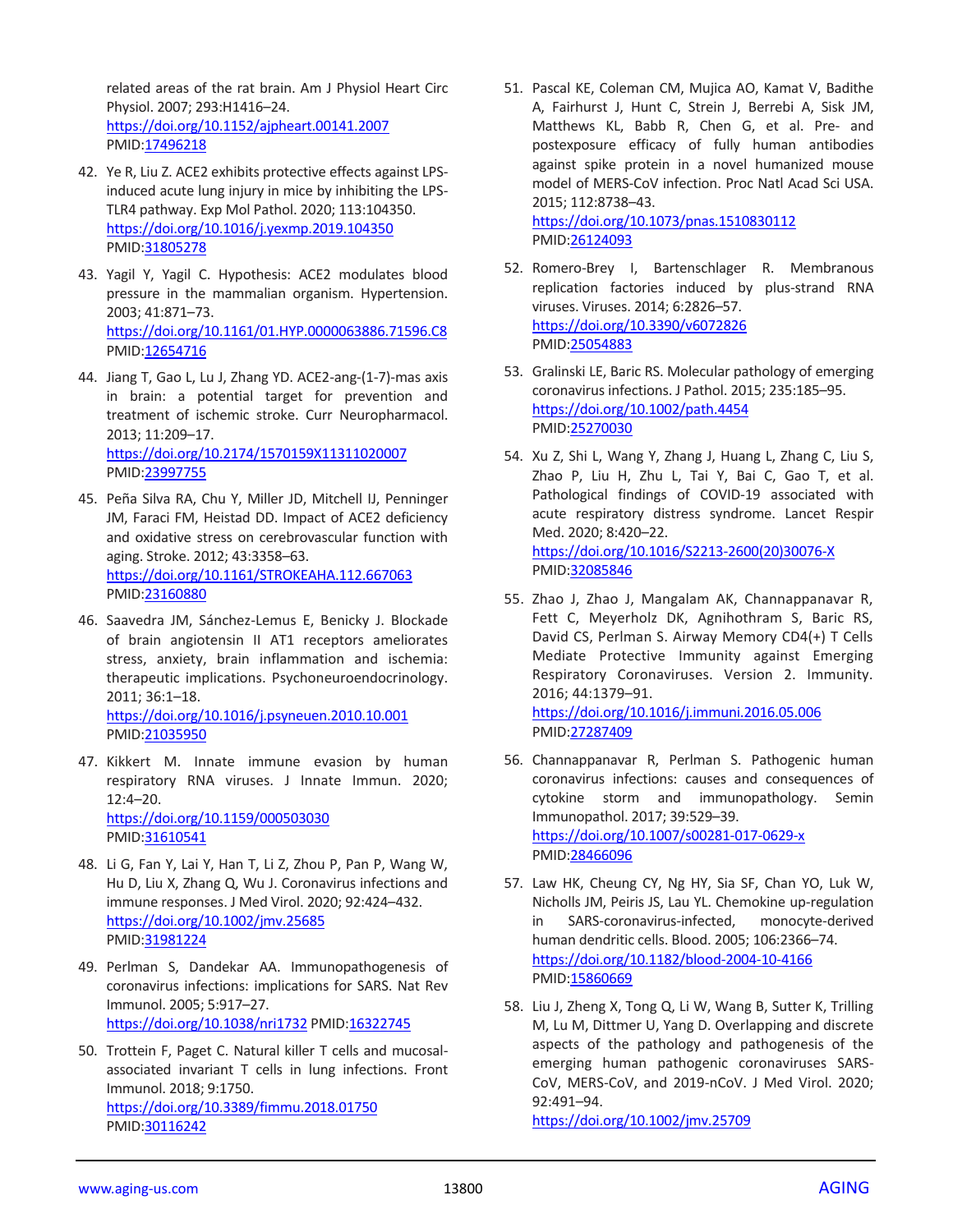PMID[:32056249](https://pubmed.ncbi.nlm.nih.gov/32056249)

59. Wong CK, Lam CW, Wu AK, Ip WK, Lee NL, Chan IH, Lit LC, Hui DS, Chan MH, Chung SS, Sung JJ. Plasma inflammatory cytokines and chemokines in severe acute respiratory syndrome. Clin Exp Immunol. 2004; 136:95–103.

<https://doi.org/10.1111/j.1365-2249.2004.02415.x> PMID[:15030519](https://pubmed.ncbi.nlm.nih.gov/15030519)

- 60. Shin HS, Kim Y, Kim G, Lee JY, Jeong I, Joh JS, Kim H, Chang E, Sim SY, Park JS, Lim DG. Immune responses to middle east respiratory syndrome coronavirus during the acute and convalescent phases of human infection. Clin Infect Dis. 2019; 68:984–92. <https://doi.org/10.1093/cid/ciy595> PMID[:30060038](https://pubmed.ncbi.nlm.nih.gov/30060038)
- 61. Mahallawi WH, Khabour OF, Zhang Q, Makhdoum HM, Suliman BA. MERS-CoV infection in humans is associated with a pro-inflammatory Th1 and Th17 cytokine profile. Cytokine. 2018; 104:8–13. <https://doi.org/10.1016/j.cyto.2018.01.025> PMID[:29414327](https://pubmed.ncbi.nlm.nih.gov/29414327)
- 62. Zhang Y, Li J, Zhan Y, Wu L, Yu X, Zhang W, Ye L, Xu S, Sun R, Wang Y, Lou J. Analysis of serum cytokines in patients with severe acute respiratory syndrome. Infect Immun. 2004; 72:4410–5. <https://doi.org/10.1128/IAI.72.8.4410-4415.2004> PMID: 15271897
- 63. Prompetchara E, Ketloy C, Palaga T. Immune responses in COVID-19 and potential vaccines: lessons learned from SARS and MERS epidemic. Asian Pac J Allergy Immunol. 2020; 38:1–9. <https://doi.org/10.12932/AP-200220-0772> PMID[:32105090](https://pubmed.ncbi.nlm.nih.gov/32105090)
- 64. Tschoe C, Bushnell CD, Duncan PW, Alexander-Miller MA, Wolfe SQ. Neuroinflammation after intracerebral hemorrhage and potential therapeutic targets. J Stroke. 2020; 22:29–46. <https://doi.org/10.5853/jos.2019.02236> PMID[:32027790](https://pubmed.ncbi.nlm.nih.gov/32027790)
- 65. Sansing LH, Harris TH, Kasner SE, Hunter CA, Kariko K. Neutrophil depletion diminishes monocyte infiltration and improves functional outcome after experimental intracerebral hemorrhage. Acta Neurochir Suppl. 2011; 111:173–78. [https://doi.org/10.1007/978-3-7091-0693-8\\_29](https://doi.org/10.1007/978-3-7091-0693-8_29) PMID[:21725751](https://pubmed.ncbi.nlm.nih.gov/21725751)
- 66. Tejima E, Zhao BQ, Tsuji K, Rosell A, van Leyen K, Gonzalez RG, Montaner J, Wang X, Lo EH. Astrocytic induction of matrix metalloproteinase-9 and edema in brain hemorrhage. J Cereb Blood Flow Metab. 2007; 27:460–68.

<https://doi.org/10.1038/sj.jcbfm.9600354>

PMI[D:16788715](https://pubmed.ncbi.nlm.nih.gov/16788715)

- 67. Wang J. Preclinical and clinical research on inflammation after intracerebral hemorrhage. Prog Neurobiol. 2010; 92:463–77. <https://doi.org/10.1016/j.pneurobio.2010.08.001> PMI[D:20713126](https://pubmed.ncbi.nlm.nih.gov/20713126)
- 68. Aronowski J, Zhao X. Molecular pathophysiology of cerebral hemorrhage: secondary brain injury. Stroke. 2011; 42:1781–86. <https://doi.org/10.1161/STROKEAHA.110.596718> PMI[D:21527759](https://pubmed.ncbi.nlm.nih.gov/21527759)
- 69. Wilkinson DA, Pandey AS, Thompson BG, Keep RF, Hua Y, Xi G. Injury mechanisms in acute intracerebral hemorrhage. Neuropharmacology. 2018; 134:240–48. <https://doi.org/10.1016/j.neuropharm.2017.09.033> PMI[D:28947377](https://pubmed.ncbi.nlm.nih.gov/28947377)
- 70. Hwang BY, Appelboom G, Ayer A, Kellner CP, Kotchetkov IS, Gigante PR, Haque R, Kellner M, Connolly ES. Advances in neuroprotective strategies: potential therapies for intracerebral hemorrhage. Cerebrovasc Dis. 2011; 31:211–22. <https://doi.org/10.1159/000321870> PMI[D:21178344](https://pubmed.ncbi.nlm.nih.gov/21178344)
- 71. McCray PB Jr, Pewe L, Wohlford-Lenane C, Hickey M, Manzel L, Shi L, Netland J, Jia HP, Halabi C, Sigmund CD, Meyerholz DK, Kirby P, Look DC, Perlman S. Lethal infection of K18-hACE2 mice infected with severe acute respiratory syndrome coronavirus. J Virol. 2007; 81:813–21.

<https://doi.org/10.1128/JVI.02012-06> PMI[D:17079315](https://pubmed.ncbi.nlm.nih.gov/17079315)

72. Arabi YM, Harthi A, Hussein J, Bouchama A, Johani S, Hajeer AH, Saeed BT, Wahbi A, Saedy A, AlDabbagh T, Okaili R, Sadat M, Balkhy H. Severe neurologic syndrome associated with middle east respiratory syndrome corona virus (MERS-CoV). Infection. 2015; 43:495–501.

<https://doi.org/10.1007/s15010-015-0720-y> PMI[D:25600929](https://pubmed.ncbi.nlm.nih.gov/25600929)

- 73. Li K, Wohlford-Lenane C, Perlman S, Zhao J, Jewell AK, Reznikov LR, Gibson-Corley KN, Meyerholz DK, McCray PB Jr. Middle east respiratory syndrome coronavirus causes multiple organ damage and lethal disease in mice transgenic for human dipeptidyl peptidase 4. J Infect Dis. 2016; 213:712–22. <https://doi.org/10.1093/infdis/jiv499> PMI[D:26486634](https://pubmed.ncbi.nlm.nih.gov/26486634)
- 74. Bleau C, Filliol A, Samson M, Lamontagne L. Brain invasion by mouse hepatitis virus depends on impairment of tight junctions and beta interferon production in brain microvascular endothelial cells. J Virol. 2015; 89:9896–908.